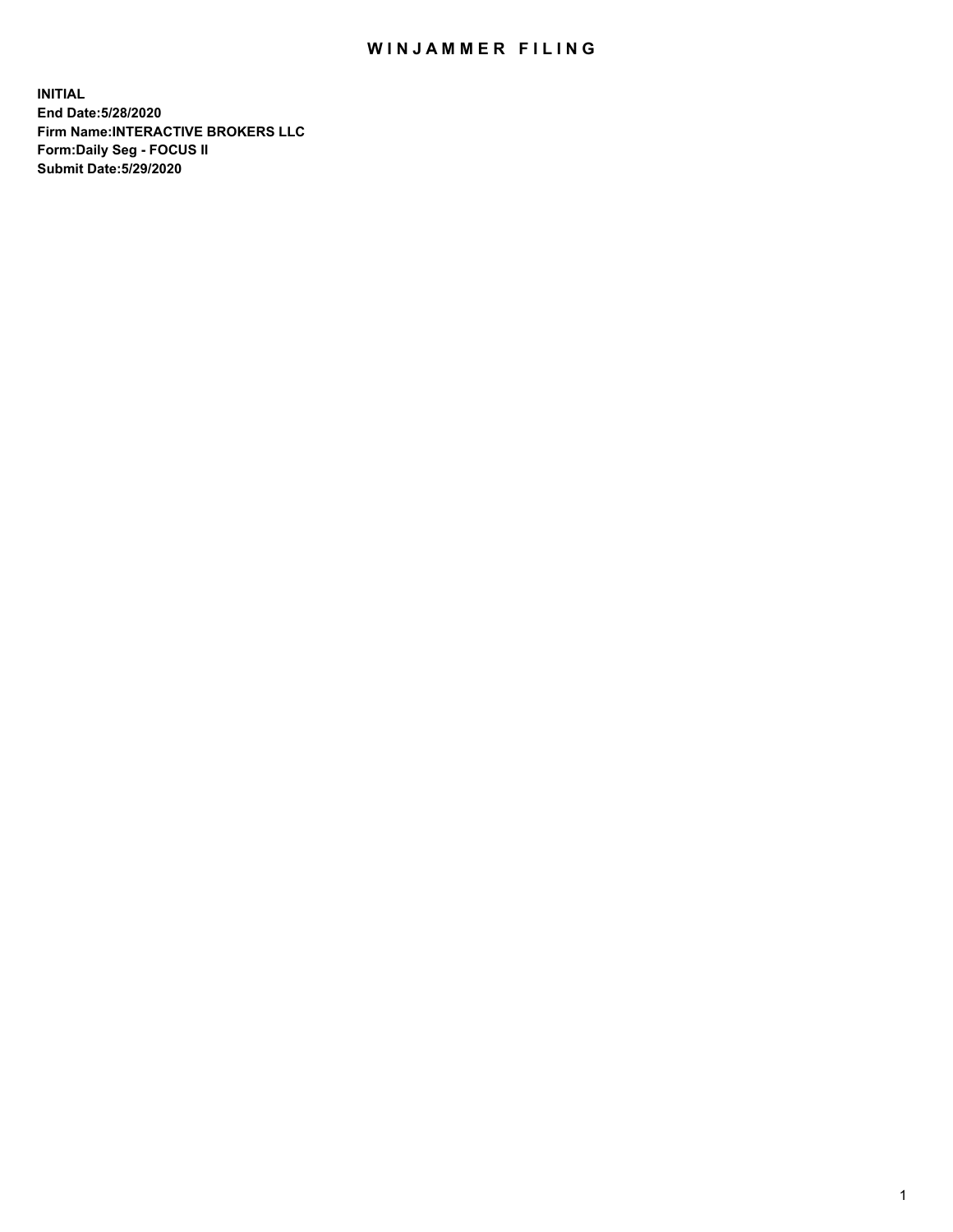**INITIAL End Date:5/28/2020 Firm Name:INTERACTIVE BROKERS LLC Form:Daily Seg - FOCUS II Submit Date:5/29/2020 Daily Segregation - Cover Page**

| Name of Company                                                                                                                                                                                                                                                                                                                | <b>INTERACTIVE BROKERS LLC</b>                                                                  |  |
|--------------------------------------------------------------------------------------------------------------------------------------------------------------------------------------------------------------------------------------------------------------------------------------------------------------------------------|-------------------------------------------------------------------------------------------------|--|
| <b>Contact Name</b>                                                                                                                                                                                                                                                                                                            | <b>James Menicucci</b>                                                                          |  |
| <b>Contact Phone Number</b>                                                                                                                                                                                                                                                                                                    | 203-618-8085                                                                                    |  |
| <b>Contact Email Address</b>                                                                                                                                                                                                                                                                                                   | jmenicucci@interactivebrokers.c<br>om                                                           |  |
| FCM's Customer Segregated Funds Residual Interest Target (choose one):<br>a. Minimum dollar amount: ; or<br>b. Minimum percentage of customer segregated funds required:%; or<br>c. Dollar amount range between: and; or<br>d. Percentage range of customer segregated funds required between:% and%.                          | $\overline{\mathbf{0}}$<br>$\overline{\mathbf{0}}$<br>155,000,000 245,000,000<br>0 <sub>0</sub> |  |
| FCM's Customer Secured Amount Funds Residual Interest Target (choose one):<br>a. Minimum dollar amount: ; or<br>b. Minimum percentage of customer secured funds required:%; or<br>c. Dollar amount range between: and; or<br>d. Percentage range of customer secured funds required between:% and%.                            | <u>0</u><br>$\overline{\mathbf{0}}$<br>80,000,000 120,000,000<br>0 <sub>0</sub>                 |  |
| FCM's Cleared Swaps Customer Collateral Residual Interest Target (choose one):<br>a. Minimum dollar amount: ; or<br>b. Minimum percentage of cleared swaps customer collateral required:% ; or<br>c. Dollar amount range between: and; or<br>d. Percentage range of cleared swaps customer collateral required between:% and%. | $\overline{\mathbf{0}}$<br>$\underline{\mathbf{0}}$<br>0 <sub>0</sub><br>00                     |  |

Attach supporting documents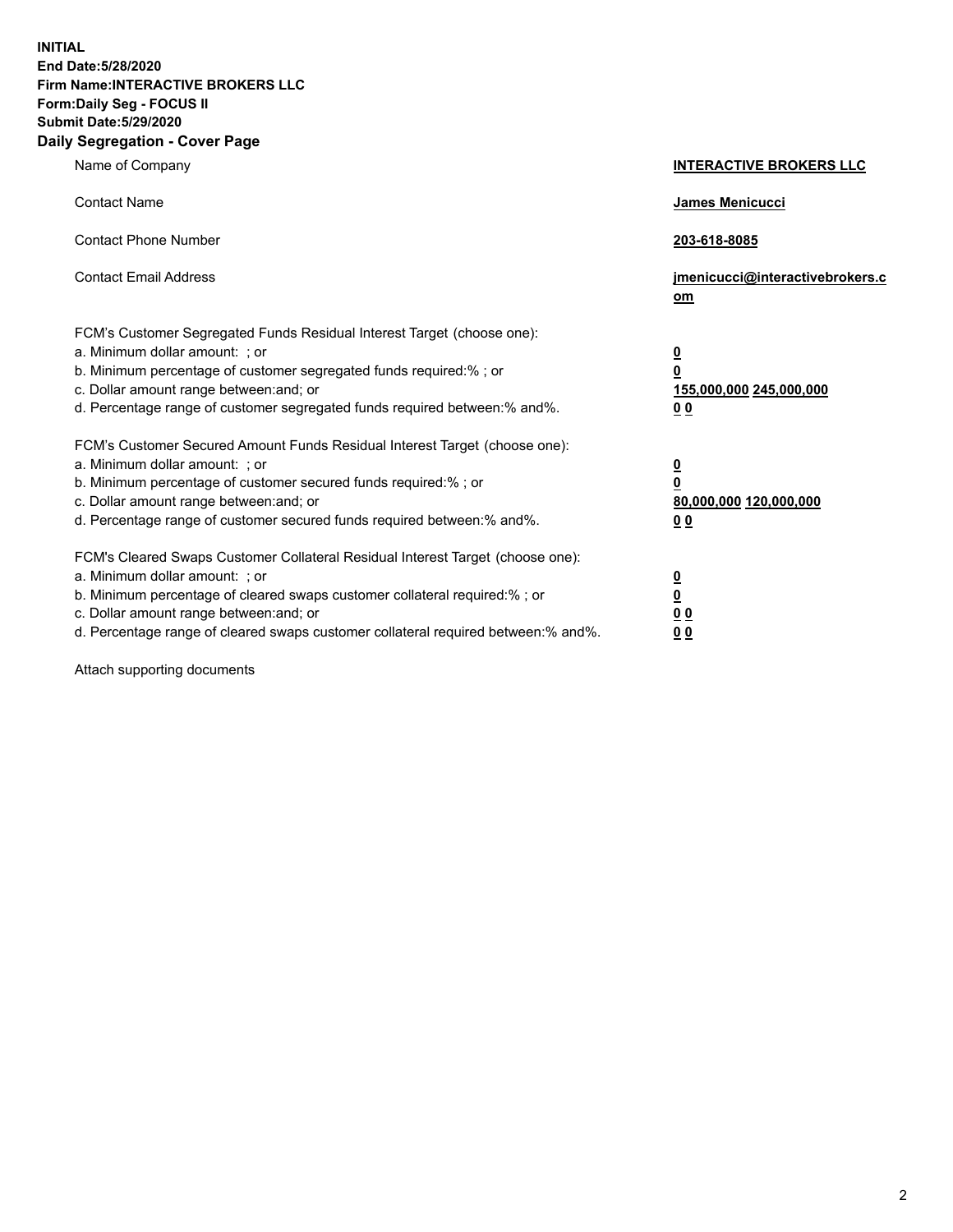**INITIAL End Date:5/28/2020 Firm Name:INTERACTIVE BROKERS LLC Form:Daily Seg - FOCUS II Submit Date:5/29/2020 Daily Segregation - Secured Amounts**

## Foreign Futures and Foreign Options Secured Amounts Amount required to be set aside pursuant to law, rule or regulation of a foreign government or a rule of a self-regulatory organization authorized thereunder **0** [7305] 1. Net ledger balance - Foreign Futures and Foreign Option Trading - All Customers A. Cash **579,823,995** [7315] B. Securities (at market) **0** [7317] 2. Net unrealized profit (loss) in open futures contracts traded on a foreign board of trade **3,819,908** [7325] 3. Exchange traded options a. Market value of open option contracts purchased on a foreign board of trade **70,834** [7335] b. Market value of open contracts granted (sold) on a foreign board of trade **-167,445** [7337] 4. Net equity (deficit) (add lines 1. 2. and 3.) **583,547,292** [7345] 5. Account liquidating to a deficit and account with a debit balances - gross amount **4,031** [7351] Less: amount offset by customer owned securities **0** [7352] **4,031** [7354] 6. Amount required to be set aside as the secured amount - Net Liquidating Equity Method (add lines 4 and 5) **583,551,323** [7355] 7. Greater of amount required to be set aside pursuant to foreign jurisdiction (above) or line 6. **583,551,323** [7360] FUNDS DEPOSITED IN SEPARATE REGULATION 30.7 ACCOUNTS 1. Cash in banks A. Banks located in the United States **82,971,077** [7500] B. Other banks qualified under Regulation 30.7 **0** [7520] **82,971,077** [7530] 2. Securities A. In safekeeping with banks located in the United States **479,835,400** [7540] B. In safekeeping with other banks qualified under Regulation 30.7 **0** [7560] **479,835,400** [7570] 3. Equities with registered futures commission merchants A. Cash **0** [7580] B. Securities **0** [7590] C. Unrealized gain (loss) on open futures contracts **0** [7600] D. Value of long option contracts **0** [7610] E. Value of short option contracts **0** [7615] **0** [7620] 4. Amounts held by clearing organizations of foreign boards of trade A. Cash **0** [7640] B. Securities **0** [7650] C. Amount due to (from) clearing organization - daily variation **0** [7660] D. Value of long option contracts **0** [7670] E. Value of short option contracts **0** [7675] **0** [7680] 5. Amounts held by members of foreign boards of trade A. Cash **138,008,212** [7700] B. Securities **0** [7710] C. Unrealized gain (loss) on open futures contracts **605,697** [7720] D. Value of long option contracts **70,834** [7730] E. Value of short option contracts **-167,445** [7735] **138,517,298** [7740] 6. Amounts with other depositories designated by a foreign board of trade **0** [7760] 7. Segregated funds on hand **0** [7765] 8. Total funds in separate section 30.7 accounts **701,323,775** [7770] 9. Excess (deficiency) Set Aside for Secured Amount (subtract line 7 Secured Statement Page 1 from Line 8) **117,772,452** [7380] 10. Management Target Amount for Excess funds in separate section 30.7 accounts **80,000,000** [7780] 11. Excess (deficiency) funds in separate 30.7 accounts over (under) Management Target **37,772,452** [7785]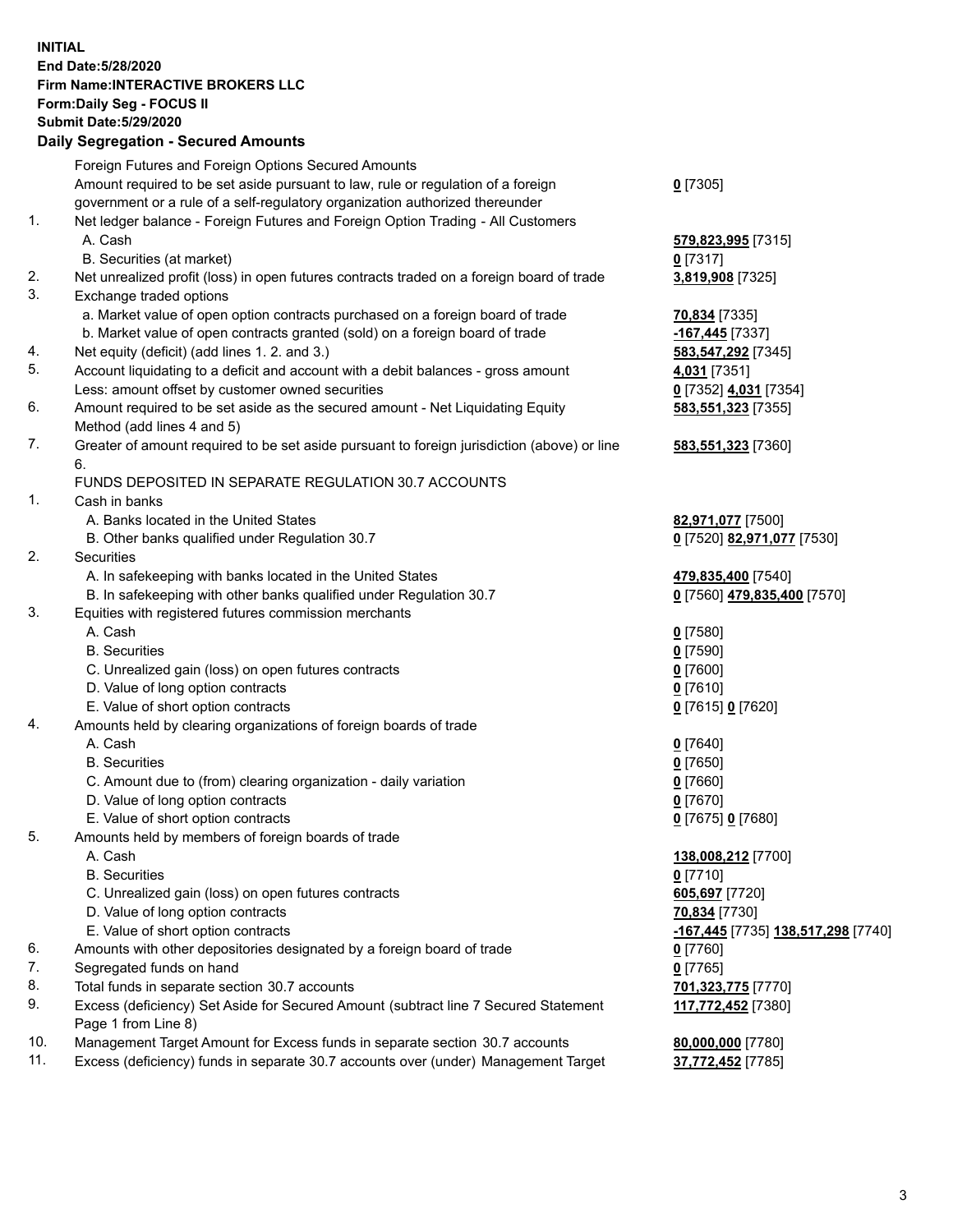**INITIAL End Date:5/28/2020 Firm Name:INTERACTIVE BROKERS LLC Form:Daily Seg - FOCUS II Submit Date:5/29/2020 Daily Segregation - Segregation Statement** SEGREGATION REQUIREMENTS(Section 4d(2) of the CEAct) 1. Net ledger balance A. Cash **5,658,739,058** [7010] B. Securities (at market) **0** [7020] 2. Net unrealized profit (loss) in open futures contracts traded on a contract market **-168,465,956** [7030] 3. Exchange traded options A. Add market value of open option contracts purchased on a contract market **310,754,772** [7032] B. Deduct market value of open option contracts granted (sold) on a contract market **-276,475,384** [7033] 4. Net equity (deficit) (add lines 1, 2 and 3) **5,524,552,490** [7040] 5. Accounts liquidating to a deficit and accounts with debit balances - gross amount **14,604,002** [7045] Less: amount offset by customer securities **0** [7047] **14,604,002** [7050] 6. Amount required to be segregated (add lines 4 and 5) **5,539,156,492** [7060] FUNDS IN SEGREGATED ACCOUNTS 7. Deposited in segregated funds bank accounts A. Cash **1,202,467,980** [7070] B. Securities representing investments of customers' funds (at market) **2,480,777,130** [7080] C. Securities held for particular customers or option customers in lieu of cash (at market) **0** [7090] 8. Margins on deposit with derivatives clearing organizations of contract markets A. Cash **503,933,383** [7100] B. Securities representing investments of customers' funds (at market) **1,512,397,844** [7110] C. Securities held for particular customers or option customers in lieu of cash (at market) **0** [7120] 9. Net settlement from (to) derivatives clearing organizations of contract markets **9,534,462** [7130] 10. Exchange traded options A. Value of open long option contracts **309,979,285** [7132] B. Value of open short option contracts **-275,951,486** [7133] 11. Net equities with other FCMs A. Net liquidating equity **0** [7140] B. Securities representing investments of customers' funds (at market) **0** [7160] C. Securities held for particular customers or option customers in lieu of cash (at market) **0** [7170] 12. Segregated funds on hand **0** [7150] 13. Total amount in segregation (add lines 7 through 12) **5,743,138,598** [7180] 14. Excess (deficiency) funds in segregation (subtract line 6 from line 13) **203,982,106** [7190] 15. Management Target Amount for Excess funds in segregation **155,000,000** [7194]

16. Excess (deficiency) funds in segregation over (under) Management Target Amount Excess

**48,982,106** [7198]